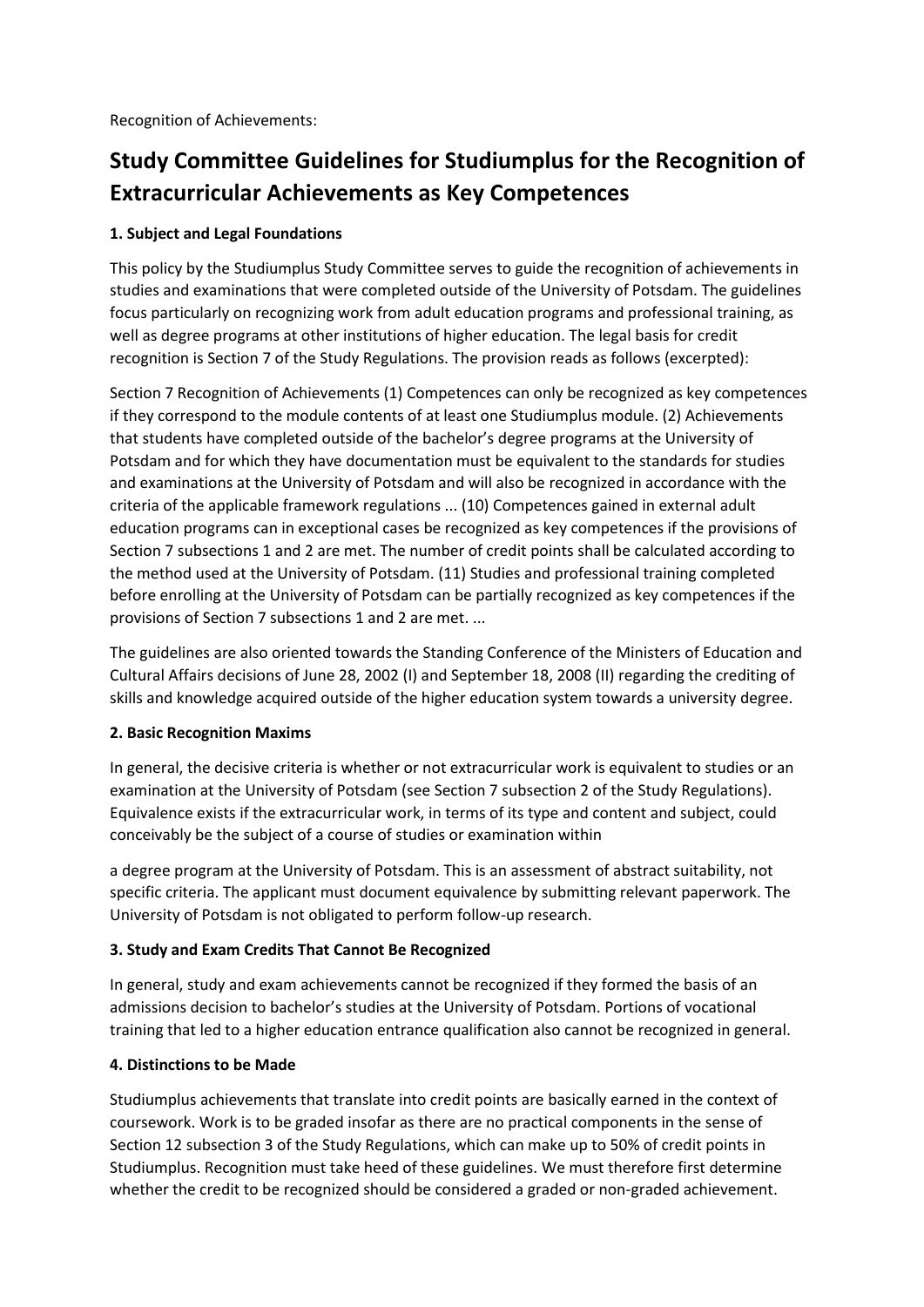During the recognition process, a distinction must be made between practical study components in the sense of Section 12 subsection 3 of the Study Regulations and other achievements that are typically more theoretical in character. In the following, we must distinguish between such work that is done outside of academic institutions (see 5. and 6.) and in the context of study and exam credits earned at another institution of higher education in the context of academic studies.

### **5. Recognition of Study and Exam Credits Completed Outside the University**

a) In general, the content of work completed outside the university must be classifiable to one of the fields of competence (Section 7 subsection 1 Study Regulations). Furthermore, the content of this work must be equivalent to work completed at the University of Potsdam (Section 7 subsection 2 Study Regulations). This relates foremost to the content level of the work. Appropriate documentation (study regulations, training regulations, certificates, etc.) must demonstrate that the level of achievement is comparable to that of university coursework. This is typically not the case for theoretical training sections in the course of vocational training. Moreover, we also require that the instructor or supervisor of the course possess a qualification that would qualify this person to work as an adjunct professor at the University of Potsdam or to conduct an internship. This must be documented sufficiently. The comparability of student workload must be clear from the submitted documentation.

These documents must allow the specification and calculation of a specific workload.

b) Graded achievements: Achievements that do not fall under Section 12 subsection 3 of the Study Regulations must be graded. This is why such achievements (that are not practical studies) can only be recognized if they are graded and the grading system is comparable to that of the University of Potsdam. Graded work that was completed outside of the University of Potsdam can therefore only be recognized if the degree of difficulty and the time required for completion correspond to a study or exam achievement at the University of Potsdam that is typically graded. The examination must be evaluated by a review who is qualified to work as a lecturer at the University of Potsdam. In addition, a transparent standard of evaluation must be applied that allows conversion to the evaluation standards in use at the University of Potsdam. Relevant documentation must be submitted to demonstrate this.

c) Practical Achievement Components: No grades are required for practical achievements. In the course of the equivalency review, however, we must ask whether the practical achievement could be completed in the context of an internship at the University, whether the level of the content is comparable. The practical unit must be contained both temporally and in terms of content. This must be documented sufficiently. Listing the dates for training in a business without any additional specific information does not fulfill these requirements.

## **6. Specific Case Studies**

When establishing these standards, theoretical education in the context of vocational training often cannot be recognized as equivalent due to a lack of equivalence. For the practical portions of training, which can be ungraded and for which there is greater latitude for recognition, the question of recognition revolves primarily around the definition and unity of content of the training to be recognized, and the comparability of the qualification of the supervisor or trainer with internship supervisors in the context of degree programs at the University of Potsdam. For example, practical training from a master in the manual trades usually does not qualify for recognition. Adult education courses at community colleges or similar institutions typically cannot be recognized because the content of their courses does not compare with the content of university courses. Recognition can be granted as an exception if the course instructor could also work in the same capacity at the